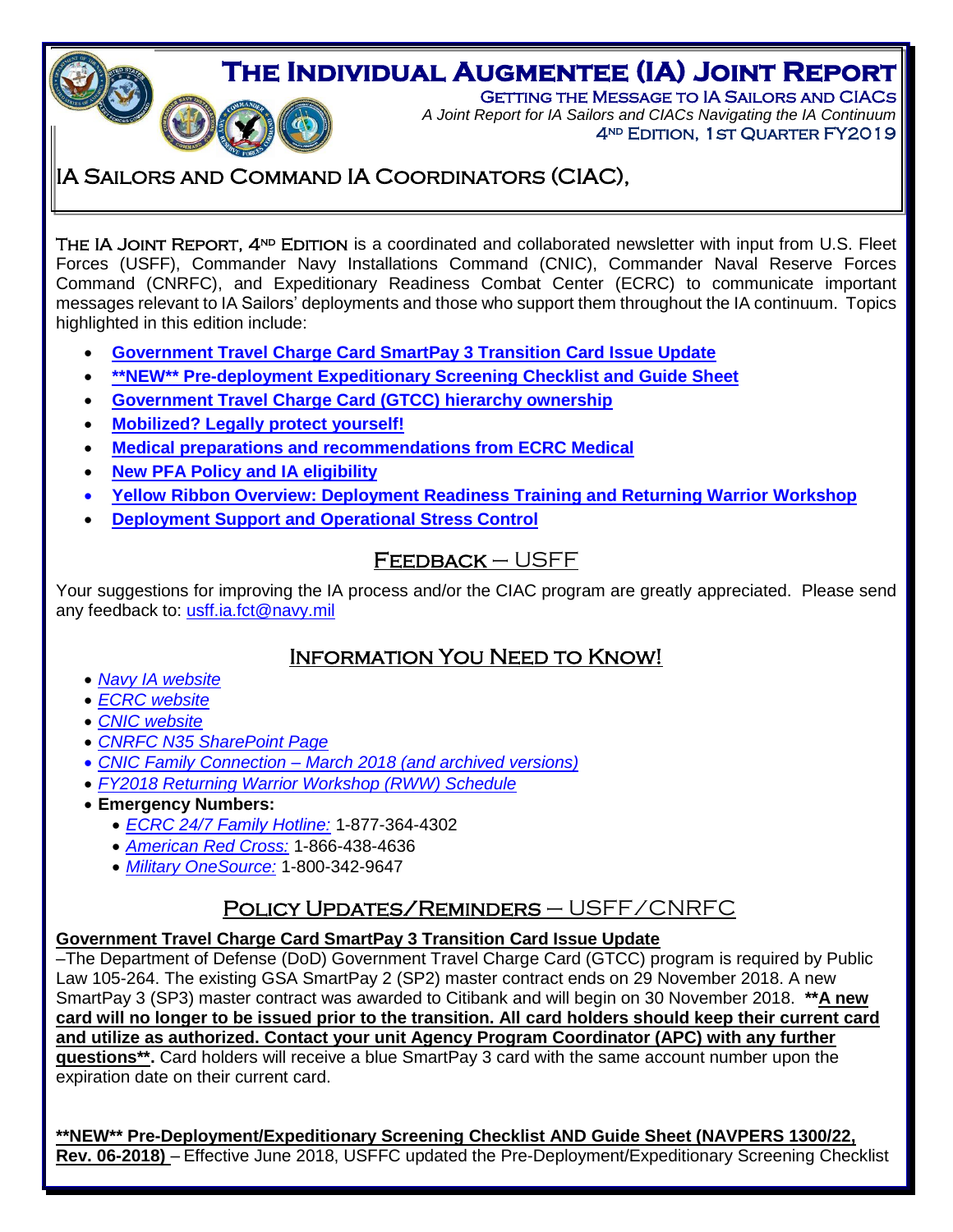to be more streamlined, easier to execute, and organized with regards to checklist items specific to geographic locations of ultimate duty station. USFFC removed good to know information that are not absolute requirements for mobilization/deployment (now attached in a supplementary "Guide Sheet" located on the IA.NAVY.MIL website). USFFC also grouped training requirements into three specific deployment locations: CONUS deployers, AFRICOM, and CENTCOM.

Please review the updated [Pre-Deployment/Expeditionary Screening Checklist](https://www.public.navy.mil/IA/Pages/PD_X_SCREEN.aspx) and the new [Guide Sheet.](https://www.public.navy.mil/IA/Pages/PD_X_SCREEN.aspx)

### <span id="page-1-0"></span>**Government travel charge card (GTCC) hierarchy ownership while boots on ground**

– USFFC Policy and Assessments was notified by CNRFC N4 Supply and Logistics of recent occurrences were IA mobilizers are having their GTCC hierarchy pulled into their theater Army command's ownership (instead of being properly left under their NOSCs).

Reserve and active duty IAs should ask NOSCs/Parent commands to maintain ownership of their GTCCs. USFFC Policy and Assessments was notified by CNRFC N4 Supply and Logistics of recent occurrences were IA mobilizers are having their GTCC hierarchy pulled into their theater Army command's ownership (instead of being properly left under their NOSCs). This transfer in ownership of GTCC causes potential administrative problems detrimental to the service member. If the Army assumes ownership of the Navy mobilizers GTCC, CNRFC no longer has visibility to the members account status and would be unable to provide accurate account notifications to the service member. This could increase the chances of account delinquency and disrupt proper account management.

IA mobilizers should maintain account hierarchy under their NOSCs (for RC members) and Parent Commands (for AC members). The NOSCs/Parent Commands cannot stop a theater command from pulling hierarchy ownership; it is incumbent upon the IA to communicate with theater commands during the course of administrative processing to prevent this transfer.

# Mobilization – USFF/ECRC/CNRFC

## <span id="page-1-1"></span>**Mobilized? Legally protect yourself**

–The most common legal issues that arise during deployment are related to finances, so it is essential to remain financially engaged while deployed. Even when you are proactive by establishing a power of attorney and auto-pay before mobilizing, unforeseen events may occur, such as automatic payments stop working or fraudulent activity on credit cards.

While deployed, continue to check your bank statements, leave and earning statements, and even your credit report. If you have a power of attorney or someone collecting your mail, have them scan and email you any delinquent bills, collection letters, notices of court proceedings, or any questionable correspondence. If you become aware of a legal issue, immediately seek legal assistance services—there are laws in place to protect you but time is of the essence.

The Servicemembers Civil Relief Act (SCRA) provides a wide range of protections for individuals called to active duty. The protections generally begin on the date of entering active duty and terminate within 30 to 90 days after the date of discharge from active duty. The SCRA allows service members to postpone or suspend certain civil obligations such as civil court cases to enable them to devote full attention to duty. The SCRA also provides for a reduction of interest rate to 6% on qualifying loans or financial obligations as long as the member incurred the debt before being recalled to active duty. The member must contact the lender in writing and provide a copy of their orders for the reduction to 6%. The rate will continue throughout the deployment. Eligible loans include credit card debt, mortgages, and car loans. Creditors and insurers are cannot take any adverse actions such as notifying credit agencies, denying credit, or changing terms against service members who use this right. A legal assistance attorney can advise you on your rights and aide you in rectifying your financial dilemma.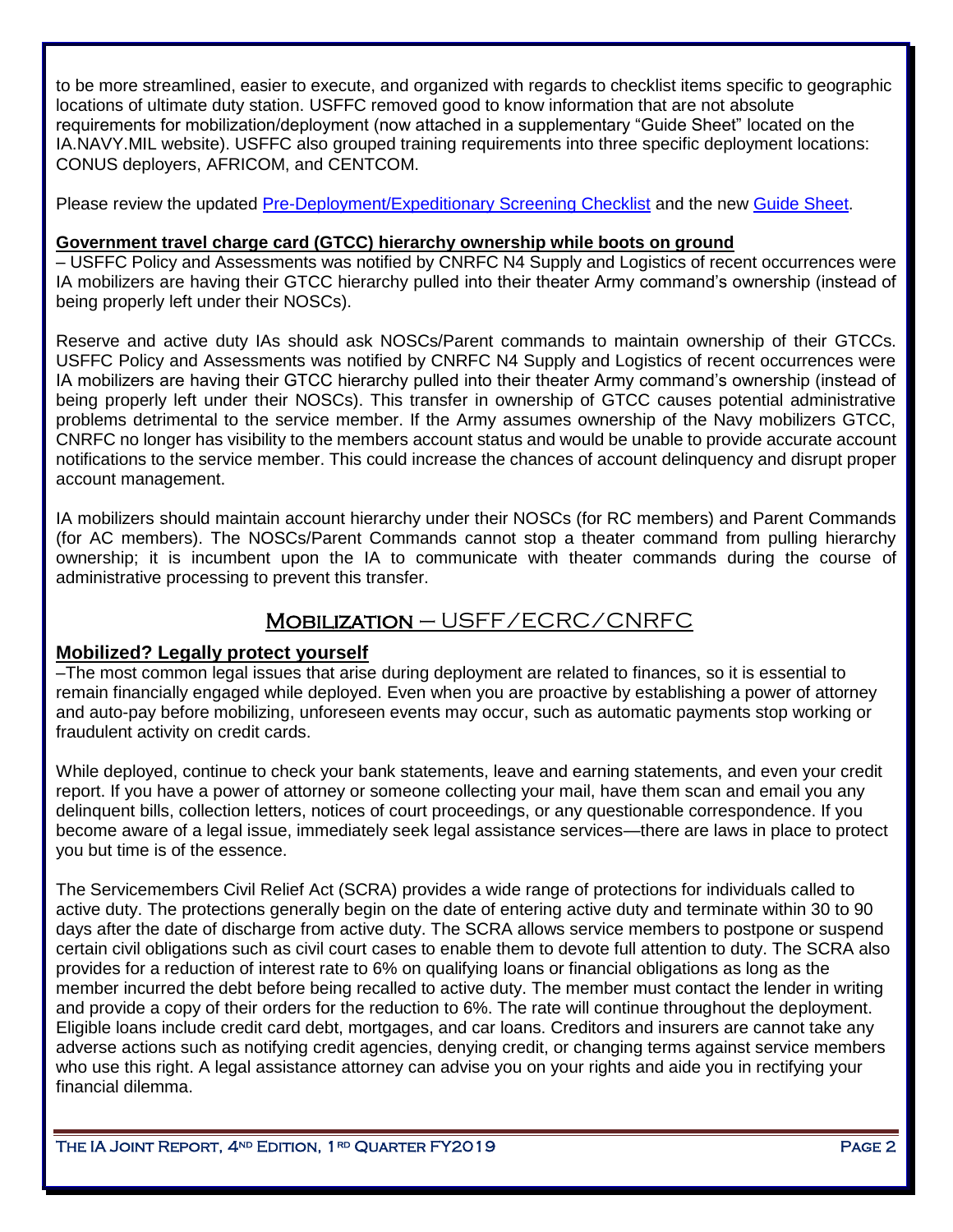To learn more about legal assistance topics that commonly affect military members, or to locate the nearest legal assistance office, please visit: [http://www.jag.navy.mil/legal\\_services/legal\\_services\\_locator\\_rlso.htm.](http://www.jag.navy.mil/legal_services/legal_services_locator_rlso.htm)

<span id="page-2-0"></span>**Medical preparations and recommendations from ECRC Medical**– Thorough medical screening, beginning with the Navy Operational Support Center (NOSC) or parent command, is a vital component to successful Individual Augmentee preparation. The Expeditionary Combat Readiness Center (ECRC) medical department provides comprehensive medical interviews with all Sailors preparing to mobilize to determine medical suitability for each individual mission.

By utilizing Area of Responsibility (AOR) specific guidelines, medical providers review each member's medical history using the Medical Readiness Reporting System (MRRS) Armed Forces Health Longitudinal Technology Application (AHLTA), Veterans Affairs Records (JLV), and any civilian medical records. It is imperative that command Medical Department Representatives (MDR) prescreen members identified for mobilization utilizing these medical systems. All medications paid for by Tricare (including Tricare Reserve Select) will be visible in AHLTA.

## **The Process**

**Day 1:** Members report directly to the medical department and turn their records in to the processing Corpsman. The HMs review the records to determine what requirements have not been met (e.g.

immunizations, labs etc.). At the end of the day, the medical staff returns the records and provide a brief to the Sailors on what they need to get done in order to be cleared medically.

**Day 2 & 3:** The mobilizing Sailors report to medical to complete all requirements that have not yet been completed. Once all requirements are complete, the Sailors see a credentialed provider to determine ultimate medical suitability.

**Day 4:** Members requiring anti-malaria medication report to medical for dispensing of prescriptions and a brief on the medications.

**Day 5:** Medical team conducts a final overall review for outstanding medical issues or concerns (e.g. waivers, holdover status).

### **Common Deployment Limiting Conditions**

Some common deployment limiting conditions that require a medical waiver or deem a member to be Not Physically Qualified (NPQ) are:

- Failure to disclose all medical issues or medications
- Failure to comply with medical directives (e.g. medications, lifestyle changes)
- Failure to complete follow-up appointments and clearance for deployability
- Major Dental Issues (Must be a class I or II)
- Body Mass Index (BMI) restrictions
- Behavioral/Mental Health conditions, especially those that require specific medications
- Failure to complete women's wellness examinations
- Use of equipment such as CPAP machine for sleep apnea

#### **Medical Waivers**

NOSC Medical Department Representatives are responsible for the completion of NAVMED 1300/4 prior to releasing the Sailor for travel to ECRC. The form is to be completed in its entirety by the MDR and signed by a medical screener, a medical provider, a dental officer and verified by the Commanding Officer. Any required medical waivers must be initiated by the NOSC or parent command 30 days prior to the member reporting to ECRC in accordance with the AOR guidelines. The final medical waiver approval authority lies with the theater command surgeon.

## <span id="page-2-1"></span>**New PFA Policy and IA eligibility**

THE IA JOINT REPORT,  $4^{ND}$  EDITION, 1<sup>rd</sup> QUARTER FY2019 Page 3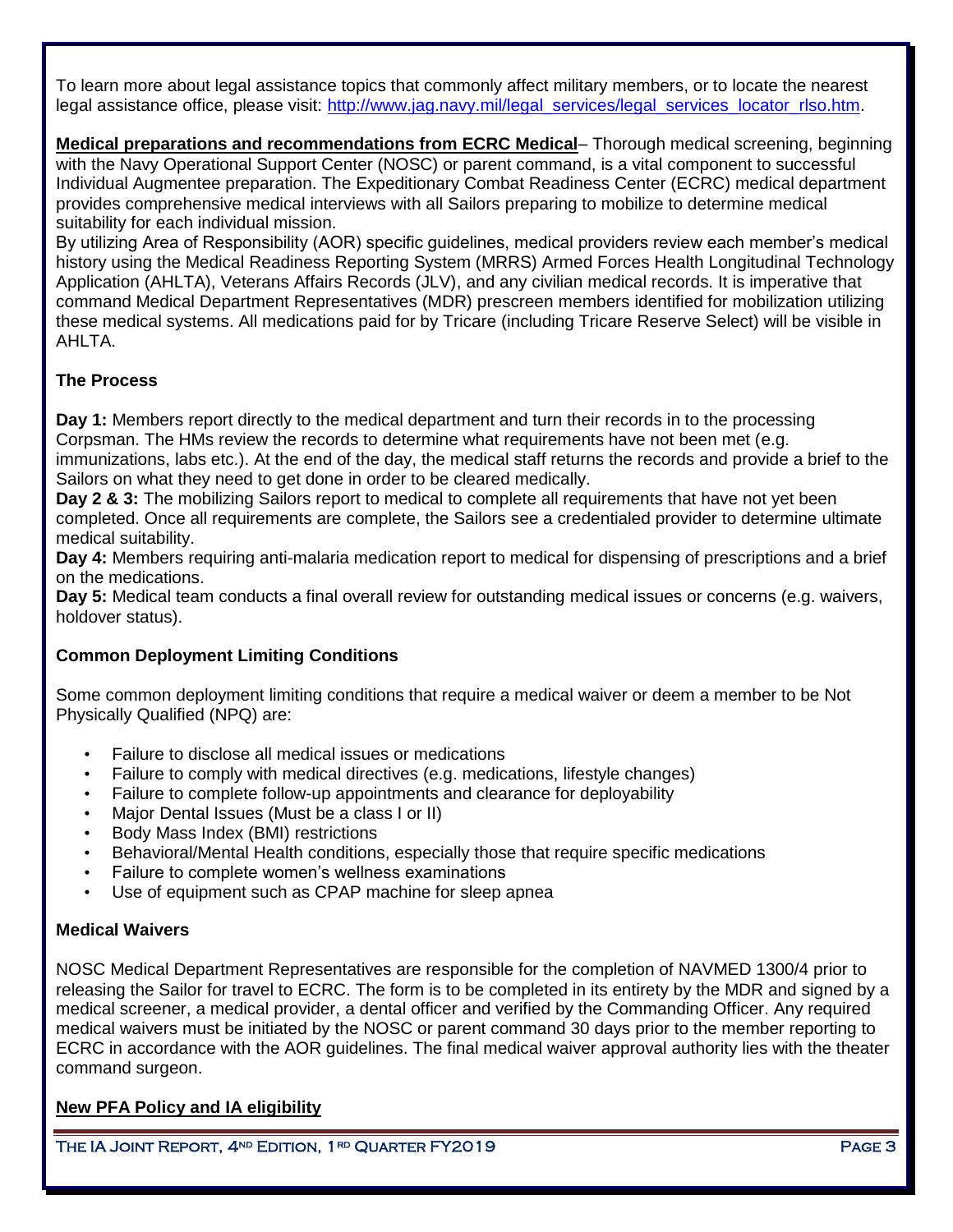-In an effort to align with NAVADMIN 304/17 (DTG 211859Z DEC 17) "Physical Readiness Program Policy Change," the Commander, Navy Reserve Force (CNRF) issued ALNAVRESFOR 012/18 (DTG 141724Z JUN 18) reflecting the following change to Navy Reserve mobilization policy:

Physical Fitness Assessment (PFA) failures do not automatically preclude mobilization. Service members with PFA failures are now eligible for both voluntary and involuntary mobilizations. Navy Reserve Activities (NRAs) should prepare and process Sailors identified for mobilization, regardless of PFA status. Mobilization orders cancelled, or approved for cancellation, by Commander, Navy Reserve Force (CNRF) prior to 14 June 2018 will remain cancelled.

Sailors who fail the PFA prior to mobilization should expect to participate in the Fitness Enhancement Program (FEP), or equivalent fitness program, at their ultimate duty station.

US Fleet Forces Command will evaluate potential adverse mission impacts this policy may have on specific mobilization requirements. If a Sailor with a PFA failure is determined unfit to fulfill their mobilization orders, the orders will be cancelled. Sailors in this circumstance may be re-tasked by CNRF to a different mobilization requirement.

The Expeditionary Combat Readiness Center (ECRC) will continue to determine ultimate medical suitability for mobilization.

The Pre-deployment/Expeditionary Screening Checklist (NAVPERS 1300/22) has been updated to reflect this policy change.

# Re-Deployment – CNRFC

## <span id="page-3-0"></span>**Yellow Ribbon Training Events** –

-Yellow Ribbon Training events are designed to inform Service members, family members and designated representatives about the assistance and services available to them during the deployment continuum, Yellow Ribbon events utilize authorized local, state and federal organizations to ensure readiness and resiliency of service members, their families, designated representatives, employers and the affected communities for the rigors of deployment and separation. Members of the Navy Reserve and their families/designated representatives who have executed or been identified for mobilization are eligible to attend Yellow Ribbon training events primarily Deployment Readiness Training (DRT's) and Returning Warrior Workshops (RWW's).

**DRTs** are mandatory events for all Navy Reserve Sailors who have been notified of mobilization and have not attended a pre-deployment event within the preceding 18 calendar months of their Naval Reserve Activity verbal notification date. All Navy Reserve Sailors approved for volunteer status are highly encouraged to attend a DRT event prior to being identified on the RC1 list (NRA verbally notified). Family members/designated representative and kids of deployed Sailors are invited to attend as well. This event will provide a better understanding of all the available support programs and what to expect in each phase of deployment to help build resilience and knowledge. DRTs are a single day, in-person training event consisting of a minimum of six hours of instruction. These events are hosted by a NOSC designated in our FY-19 schedule [\(www.yellowribbonevents.org\)](http://www.yellowribbonevents.org/) and executed by the Regional Component Commands (RCC's).

**RWW** is the Navy Reserves signature reintegration event that celebrates the service of the member and the support of the designated representatives. This event recognizes their sacrifice and service, educates them about the myriad of resources available and facilitates relationship growth throughout the reintegration process. This event is voluntary but strongly encouraged for those service members and families/designated representatives who have returned from deployment or mobilization. Participation is intended to develop resiliency in coping with the rigors of the military lifestyle and the stressors caused by deployment separation

THE IA JOINT REPORT,  $4^{ND}$  EDITION, 1<sup>rd</sup> QUARTER FY2019 Page 4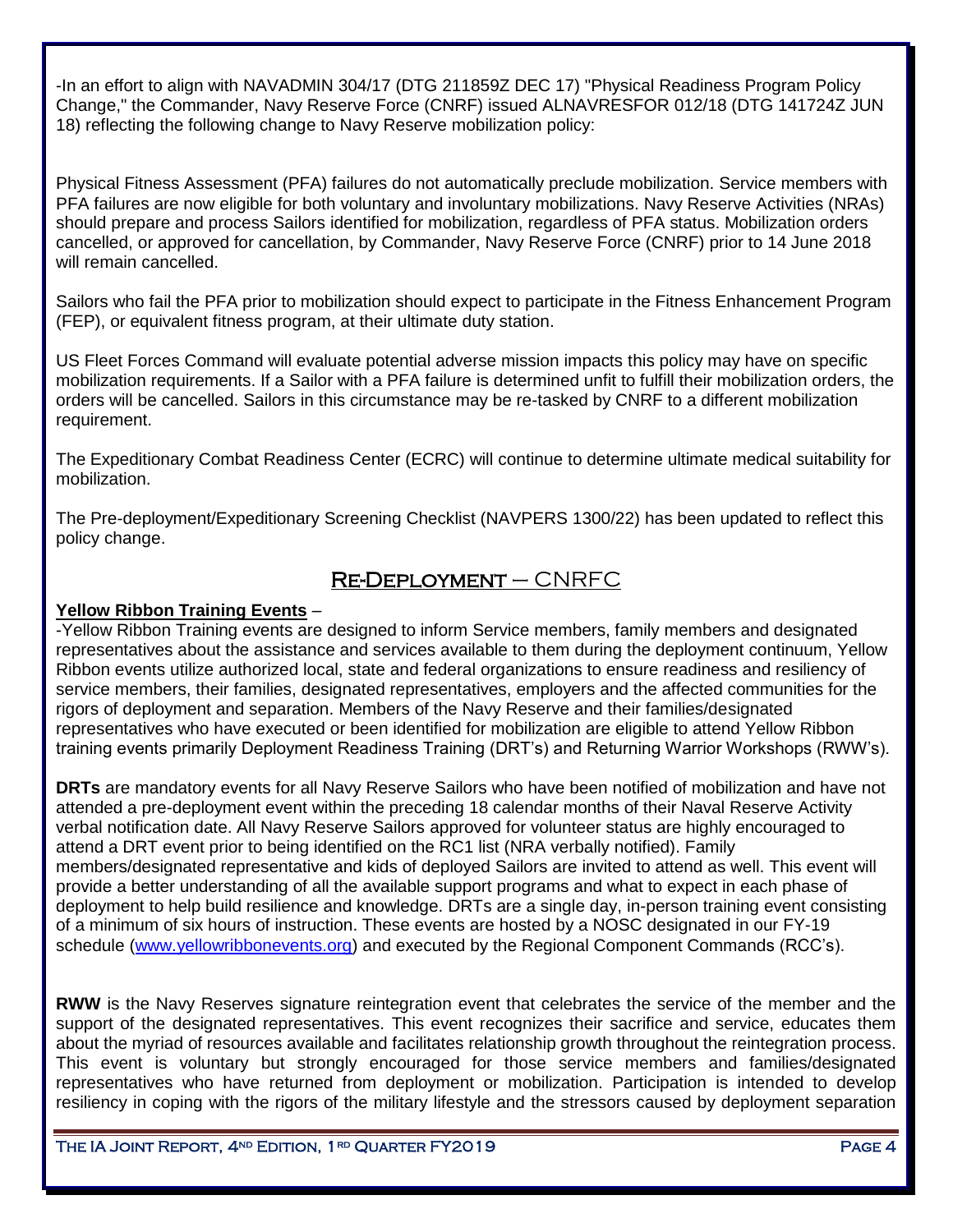and subsequent reintegration. This event does not allow children under the age of eighteen. The RWW also provides a safe, relaxed atmosphere in which to identify and address potential issues that may arise during post deployment reintegration.

All FY-19 Yellow Ribbon events are posted on the DoD Yellow Ribbon Events website [www.yellowribbonevents.org.](http://www.yellowribbonevents.org/)

# FLEET & FAMILY SERVICES  $-$  CNIC

<span id="page-4-0"></span>**Deployment support and Operational Stress Control** –The deployment support program strengthens commands, Sailors and their families by ensuring readiness and preparedness to meet the challenges posed by increased OPTEMPO, ongoing deployments and IA assignments. Equally important, it addresses the need for family and community resiliency with access to relevant prevention and enrichment programs to get to and stay in Operational Stress Control (OSC) mission-ready green.

The Navy's OSC program has been integrated into all fleet and family support program (FFSP) trainings and briefs to heighten command awareness regarding reintegration challenges. This model normalizes stress responses by and provides commands, Sailors, and family members the tools necessary to assist returning warriors with the reintegration process.

## **IA Sailor, Spouse and Family Member Support**

- The individual deployment support (IDS) program provides support, information and referral services to IA Sailors and their families through outreach calls and discussion groups.
- The Navy Family Accountability and Assessment System (NFAAS) IDS module is a standardized Navy database for fleet and family support center (FFSC) individual deployment support specialists (IDSS) to provide outreach by contacting designated IA family members on a monthly basis throughout the deployment cycle.
- Individual deployment support specialists proactively support IAs and their families throughout the deployment cycle and for a minimum of 180 day post deployment.
- The Family Connection Newsletter provides current resources and information. Produced monthly, the electronic publication is disseminated via fleet & family support program (FFSP) website, email, Facebook, ombudsman registry, FFSC, as well as links on NFAAS and IA websites. Emergency preparedness and crisis response is provided by FFSC staff.
- The IA Family Handbook, available via [the FFSP website,](http://www.ffsp.navy.mil/) addresses deployment preparation, support resources and reintegration.

### **Pre-Deployment and Deployment Support**

- Pre-deployment focuses on the months before a deployment begins; the practical, the emotional and the effects on families and helping them adjust. FFSC offer pre-deployment support briefs including: pre-deployment preparation for singles/couples, financial planning for deployment, parent child predeployment brief, deployment planning for kids, and communication during deployment.
- Family readiness group (FRG) leadership training is available at FFSC. The FRG handbook and related resources are available via the FFSP website.
- FFSP offers deployment support via web-based resources such as the FFSP webpage, Facebook, Twitter, ombudsman registry and the NFAAS.

### **Post-Deployment and Reintegration Support**

 FFSC - Work and family life (WFL) program areas (i.e., homecoming/reintegration, life skills education, personal financial management, and clinical counseling).